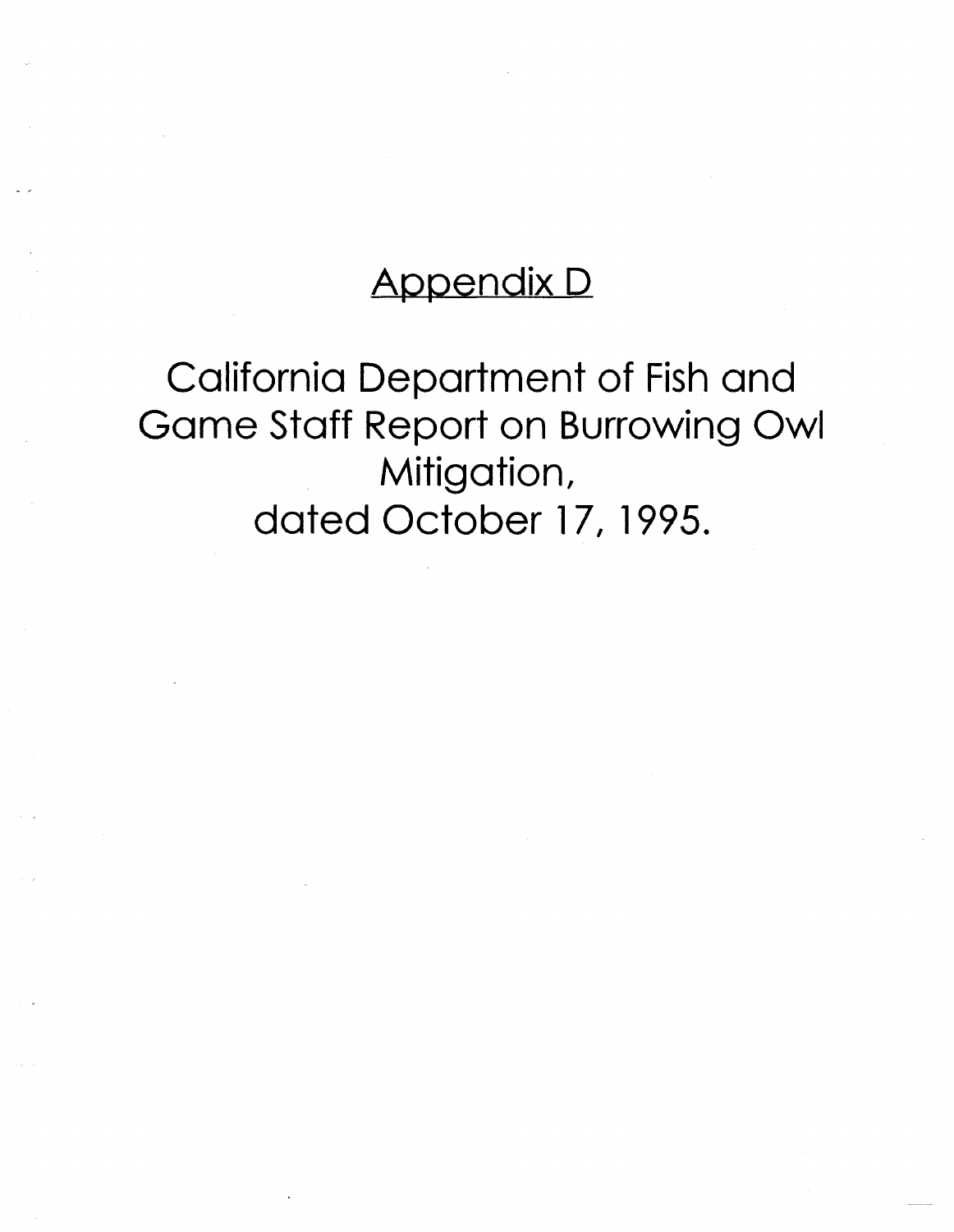### **STAFF REPORT ON BURROWING OWL MITIGATION**

#### **Introduction**

The Legislature and the Fish and Game Commission have developed the policies, standards and regulatory mandates to protect native species of fish and wildlife. In order to determine how the Department of Fish and Game (Department) could judge the adequacy of mitigation measures designed to offset impacts to burrowing owls *(Speotyto cunicularia;* A.0.U. 1991) staff (WMD, ESD, and Regions) has prepared this report. To ensure compliance with legislative and commission policy, mitigation requirements which are consistent with this report should be incorporated into: (1) Department comments to Lead Agencies and project sponsors pursuant to the California Environmental Quality Act (CEQA); and (2) other authorizations the Department gives to project proponents for projects impacting burrowing owls.

This report is designed to provide the Department (including regional offices and divisions), CEQA Lead Agencies and project proponents the context in which the Environmental Services Division (ESD) will review proposed project specific mitigation measures. This report also includes preapproved mitigation measures which have been judged to be consistent with policies, standards and legal mandates of the Legislature, the Fish and Game Commission and the Department's public trust responsibilities. Implementation of mitigation measures consistent with this report are intended to help achieve the conservation of burrowing owls and should compliment multi-species habitat conservation planning efforts currently underway. The *Burrowing Owl Survey Protocol and Mitigation Guidelines* developed by The California Burrowing Owl Consortium (CBOC 1993) were taken into consideration in the preparation of this staff report as were comments from other interested parties.

A range-wide conservation strategy for this species is needed. Any range-wide conservation strategy should establish criteria for avoiding the need to list the species pursuant to either the California or federal Endangered Species Acts through preservation of existing habitat, population expansion into former habitat, recruitment of young into the population, and other specific efforts.

California's burrowing owl population is clearly declining and, if declines continue, the species may qualify for listing. Because of the intense pressure for urban development within suitable burrowing owl nesting and foraging habitat (open, flat and gently rolling grasslands and grass/shrub lands) in California, conflicts between owls and development projects often occur. Owl survival can be adversely affected by disturbance and foraging habitat loss even when impacts to individual birds and nests/burrows are avoided. Adequate information about the presence of owls is often unavailable prior to project approval. Following project approval there is no legal mechanism through which to seek mitigation other than avoidance of occupied burrows or nests. The absence of standardized survey methods often impedes consistent impact assessment.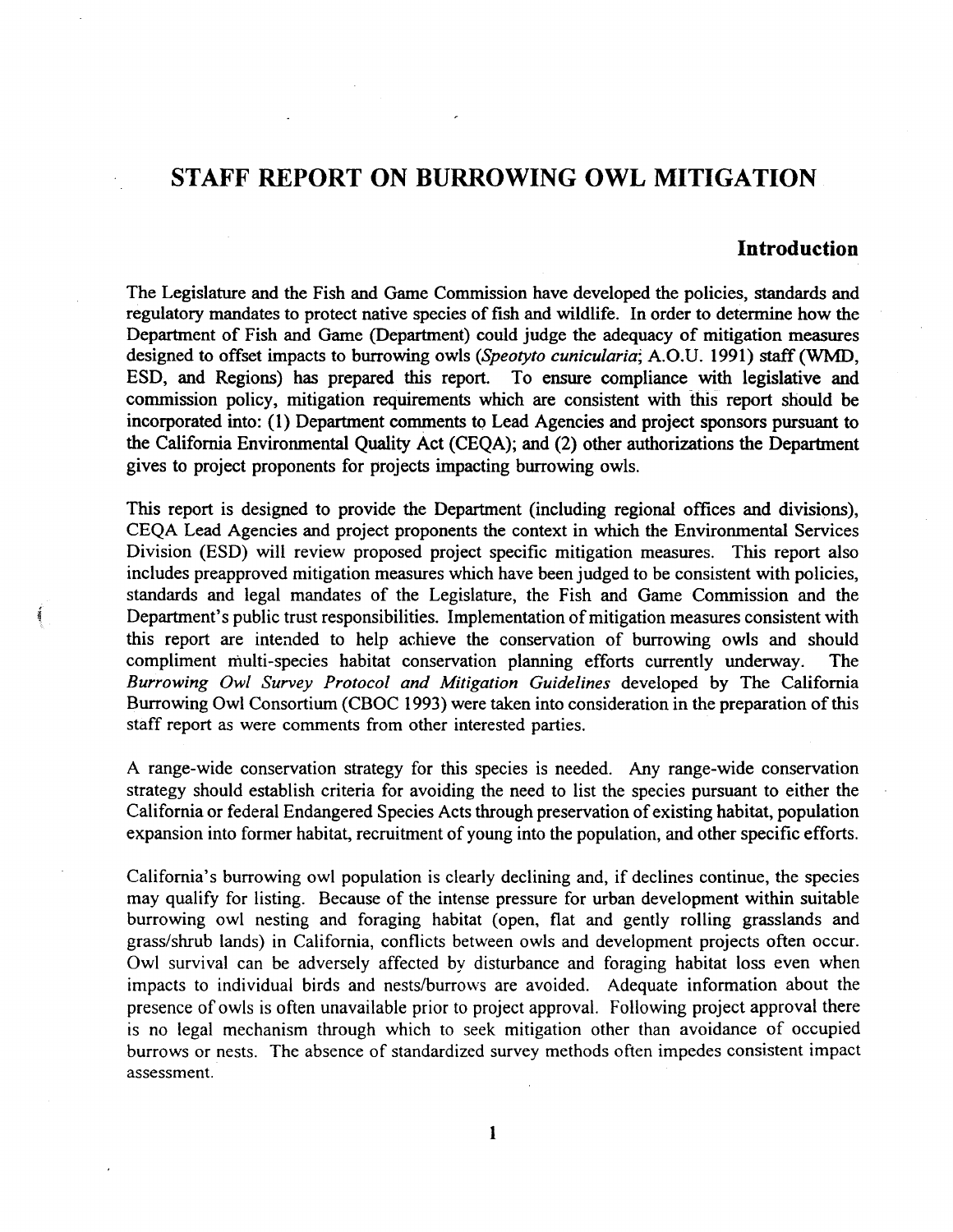#### Burrowing Owl Habitat Description

Burrowing owl habitat can be found in annual and perennial grasslands, deserts, and arid scrublands characterized by low-growing vegetation (Zarn 1974). Suitable owl habitat may also include trees and shrubs if the canopy covers less than 30 percent of the ground surface. Burrows are the essential component of burrowing owl habitat. Both natural and artificial burrows provide protection, shelter, and nests for burrowing owls (Henny and Blus 1981). Burrowing owls typically use burrows made by fossorial mammals, such as ground squirrels or badgers, but also may use man-made structures such as cement culverts; cement, asphalt, or wood debris piles; or openings beneath cement or asphalt pavement.

#### Occupied Burrowing Owl Habitat

Burrowing owls may use a site for breeding, wintering, foraging, and/or migration stopovers. Occupancy of suitable burrowing owl habitat can be verified at a site by detecting a burrowing owl, its molted feathers, cast pellets, prey remains, eggshell fragments, or excrement at or near a burrow entrance. Burrowing owls exhibit high site fidelity, reusing burrows -year after year (Rich 1984, Feeney 1992). A site should be assumed occupied if at least one burrowing owl has been observed occupying a burrow there within the last three years (Rich 1984).

#### CEQA Project Review

The measures included in this report are intended to provide a decision-making process that should be implemented whenever there is potential for an action or project to adversely affect burrowing owls. For projects subject to the California Environmental Quality Act (CEQA), the process begins by conducting surveys to determine if burrowing owls are foraging or nesting on or adjacent to the project site. If surveys confirm that the site is occupied habitat, mitigation measures to minimize impacts to burrowing owls, their burrows and foraging habitat should be incorporated into the CEQA document as enforceable conditions. The measures in this document are intended to conserve the species by protecting and maintaining viable populations of the species throughout their range in California. This may often result in protecting and managing habitat for the species at sites away from rapidly urbanizing/developing areas. Projects and situations vary and mitigation measures should be adapted to fit specific circumstances.

Projects not subject to CEQA review may have to be handled separately since the legal authority the Department has with respect to burrowing owls in this type of situation is often limited. The burrowing owl is protected from "take" (Section 3503.5 of the Fish and Game Code) but unoccupied habitat is likely to be lost for activites not subject to CEQA.

CDFG\ESD  $\sum$  September 25, 1995

Ť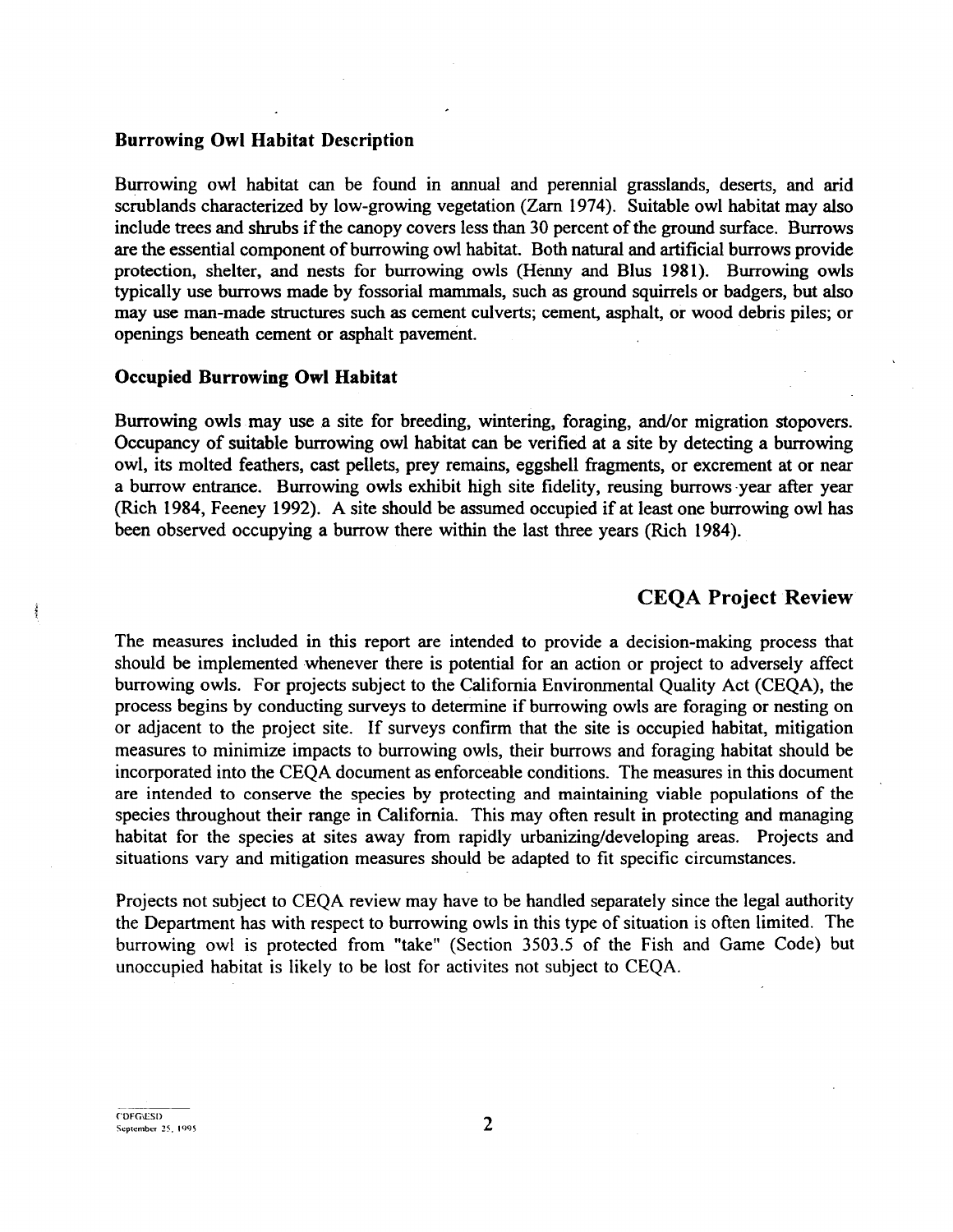#### Legal Status

The burrowing owl is a migratory species protected by international treaty under the Migratory Bird Treaty Act (MBTA) of 1918 (16 U.S.C. 703-711). The MBTA makes it unlawful to take, possess, buy, sell, purchase, or barter any migratory bird listed in 50 C.F.R. Part 10, including feathers or other parts, nests, eggs, or products, except as allowed by implementing regulations (50 C.F.R. 21). Sections 3505, 3503.5, and 3800 of the California Department of Fish and Game Code prohibit the take, possession, or destruction of birds, their nests or eggs. To avoid violation of the take provisions of these laws generally requires that project:-related disturbance at active nesting territories be reduced or eliminated during the nesting cycle (February l to August 31). Disturbance that causes nest abandonment and/or loss of reproductive effort (e.g., killing or abandonment of eggs or young) may be considered "take" and is potentially punishable by fines and/or imprisonment.

The burrowing owl is a Species of Special Concern to California because of declines of suitable habitat and both localized and statewide population declines. Guidelines for the Implementation of the California Environmental Quality Act (CEQA) provide that a species be considered as endangered or "rare" regardless of appearance on a formal list for the purposes of the CEQA (Guidelines, Section 15380, subsections band d). The CEQA requires a mandatory findings of significance if impacts to threatened or endangered species are likely to occur (Sections 21001 $\{c\}$ , 2103; Guidelines 15380, 15064, 15065). To be legally adequate, mitigation measures must be capable of "avoiding the impact altogether by not taking a certain action or parts of an action"; "minimizing impacts by limiting the degree or magnitude of the action and its implementation"; "rectifying the impact by repairing, rehabilitating or restoring the impacted environment"; "or reducing or eliminating the impact over time by preservation and maintenance operations during the life of the action" (Guidelines, Section 15370). Avoidance or mitigation to reduce impacts to less than significant levels must be included in a project or the CEQA lead agency must make and justify findings of overriding considerations.

#### Impact Assessment

#### Habitat Assessment

**MARK** 

The project site and a 150 meter (approximately 500 ft.) buffer (where possible and appropriate based on habitat) should be surveyed to assess the presence of burrowing owls and their habitat (Thomsen 1971, Martin 1973 ). If occupied habitat is detected on or adjacent to the site, measures to avoid, minimize, or mitigate the project's impacts to the species should be incorporated into the project, including burrow preconstruction surveys to ensure avoidance of direct take. It is . also recommended that preconstruction surveys be conducted if the species was not detected but is likely to occur on the project site.

CDFGIESD  $S<sub>exphere</sub>$  : September 25, 1995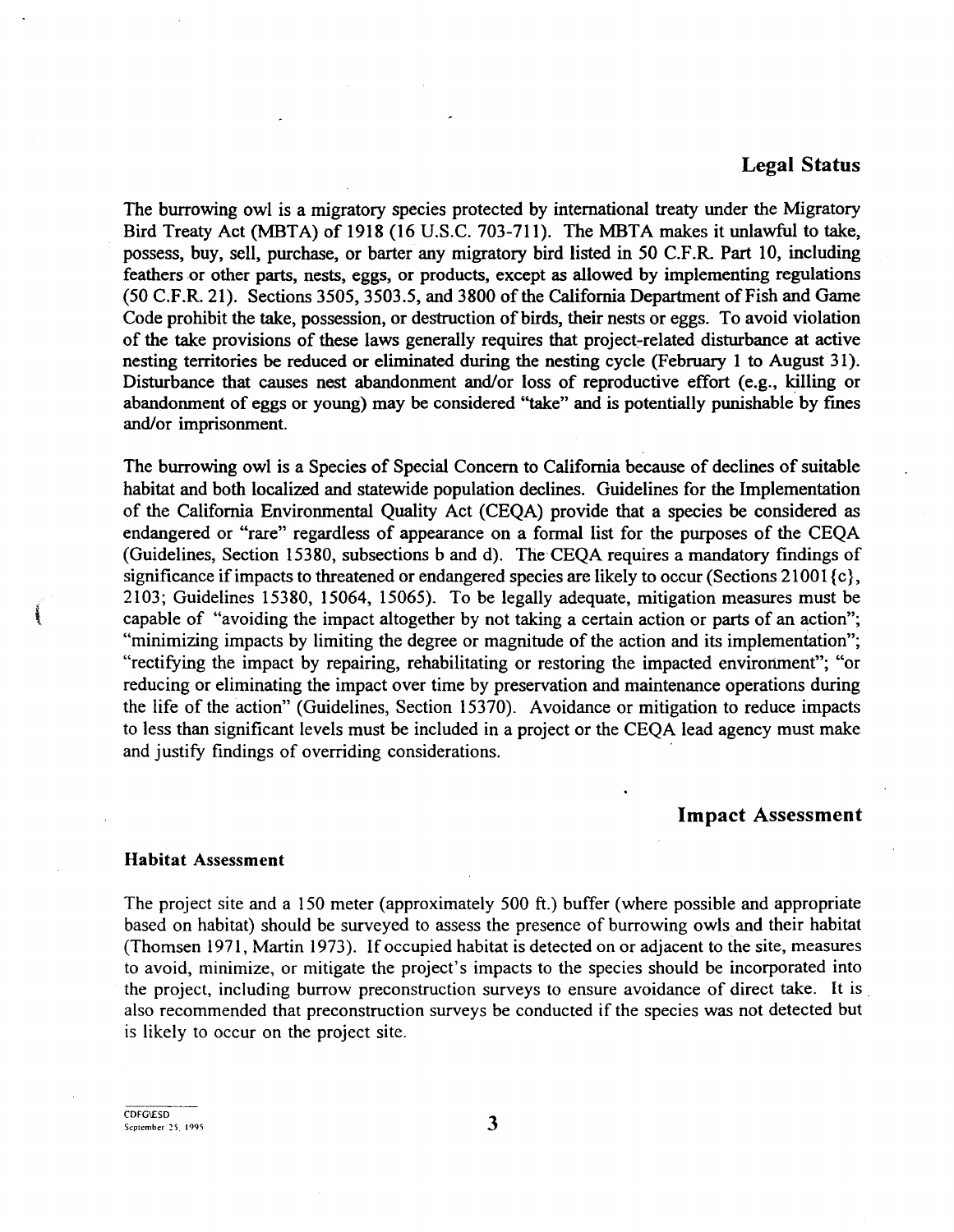#### Burrowing Owl and Burrow Surveys

Burrowing owl and burrow surveys should be conducted during both the wintering and nesting seasons, unless the species is detected on the first survey. If possible, the winter survey should be conducted between December l and January 31 (when wintering owls are most likely to be present) and the nesting season survey should be conducted between April 15 and July 15 (the peak of the breeding season). Surveys conducted from two hours before sunset to one hour after, or from one hour before to two hours after sunrise, are also preferable.

Surveys should be conducted by walking suitable habitat on the entire project site and (where possible) in areas within 150 meters (approx. 500 ft.) of the project impact zone. The 150-meter buffer zone is surveyed to identify burrows and owls outside of the project area which may be impacted by factors such as noise and vibration (heavy equipment, etc.) during project construction. Pedestrian survey transects should be spaced to allow l 00 percent visual coverage of the ground surface. The distance between transect center lines should be no more than 30 meters (approx. 100 ft.) and should be reduced to account for differences in terrain, vegetation density, and ground surface visibility. To effectively survey large projects (100 acres or larger), two or more surveyors should be used to walk adjacent transects. To avoid impacts to owls from surveyors, owls and/or occupied burrows should be avoided by a minimum of 50 meters (approx. 160· ft.) wherever practical. Disturbance to occupied burrows should be avoided during all seasons.

#### Definition of Impacts

 $\mathcal{L}$ 

The following should be considered impacts to the species:

- Disturbance within 50 meters (approx. 160 ft.) Which may result in harassment of owls at occupied burrows;
- Destruction of natural and artificial burrows (culverts, concrete slabs and debris piles that provide shelter to burrowing owls); and
- Destruction and/or degradation of foraging habitat adjacent (within 100 m) of an occupied burrow(s).

#### Written Report

A report for the project should be prepared for the Department and copies should be submitted to the Regional contact and to the Wildlife Management Division Bird and Mammal Conservation Program. The report should include the following information: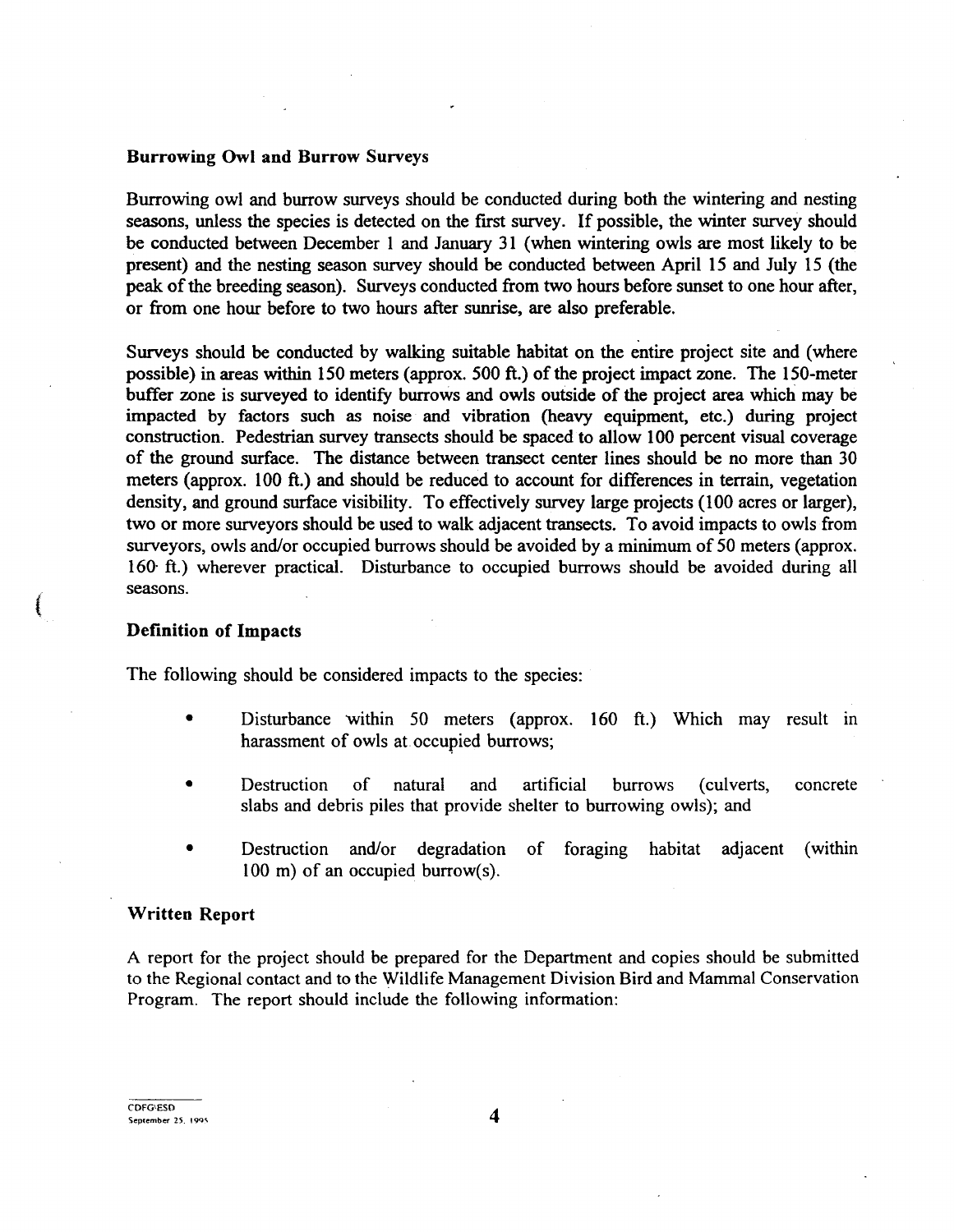- Date and time of visit(s) including name of the qualified biologist conducting surveys, weather and visibility conditions, and survey methodology;
- Description of the site including location, size, topography, vegetation communities, and animals observed during visit(s);
- Assessment of habitat suitability for burrowing owls;
- Map and photographs of the site;
- Results of transect surveys including a map showing the location of all burrow(s) (natural or artificial) and owl(s), including the numbers at each burrow if present and tracks, feathers, pellets, or other items (prey remains, animal scat);
- Behavior of owls during the surveys;
- Summary of both winter and nesting season surveys including any productivity information and a map showing territorial boundaries and home ranges; and
- Any historical information (Natural Diversity Database, Department regional files, Breeding Bird Survey data, American Birds records, Audubon Society, local bird club, other biologists, etc.) regarding the presence of burrowing owls on the site.

#### **Mitigation**

The objective of these measures is to avoid and minimize impacts to burrowing owls at a project site and preserve habitat that will support viable owls populations. If burrowing owls are detected using the project area, mitigation measures to minimize and offset the potential impacts should be included as enforceable measures during the CEQA process.

Mitigation actions should be carried out from September 1 to January 31 which is prior to the nesting season (Thomsen 1971, Zarn 1974). Since the timing of nesting activity may vary with latitude and climatic conditions, this time frame should be adjusted accordingly. Preconstruction surveys of suitable habitat at the project site(s) and buffer zone(s) should be conducted within the 30 days prior to construction to ensure no additional burrowing owls have established territories since the initial surveys. If ground disturbing activities are delayed or suspended for more than 30 days after the preconstruction survey, the site should be resurveyed.

Although the mitigation measures may be included as enforceable project conditions in the CEQA process, it may also be desirable to formalize them in a Memorandum of Understanding (MOU) between the Department and the project sponsor. An MOU is needed when lands (fee title or conservation easement) are being transferred to the Department.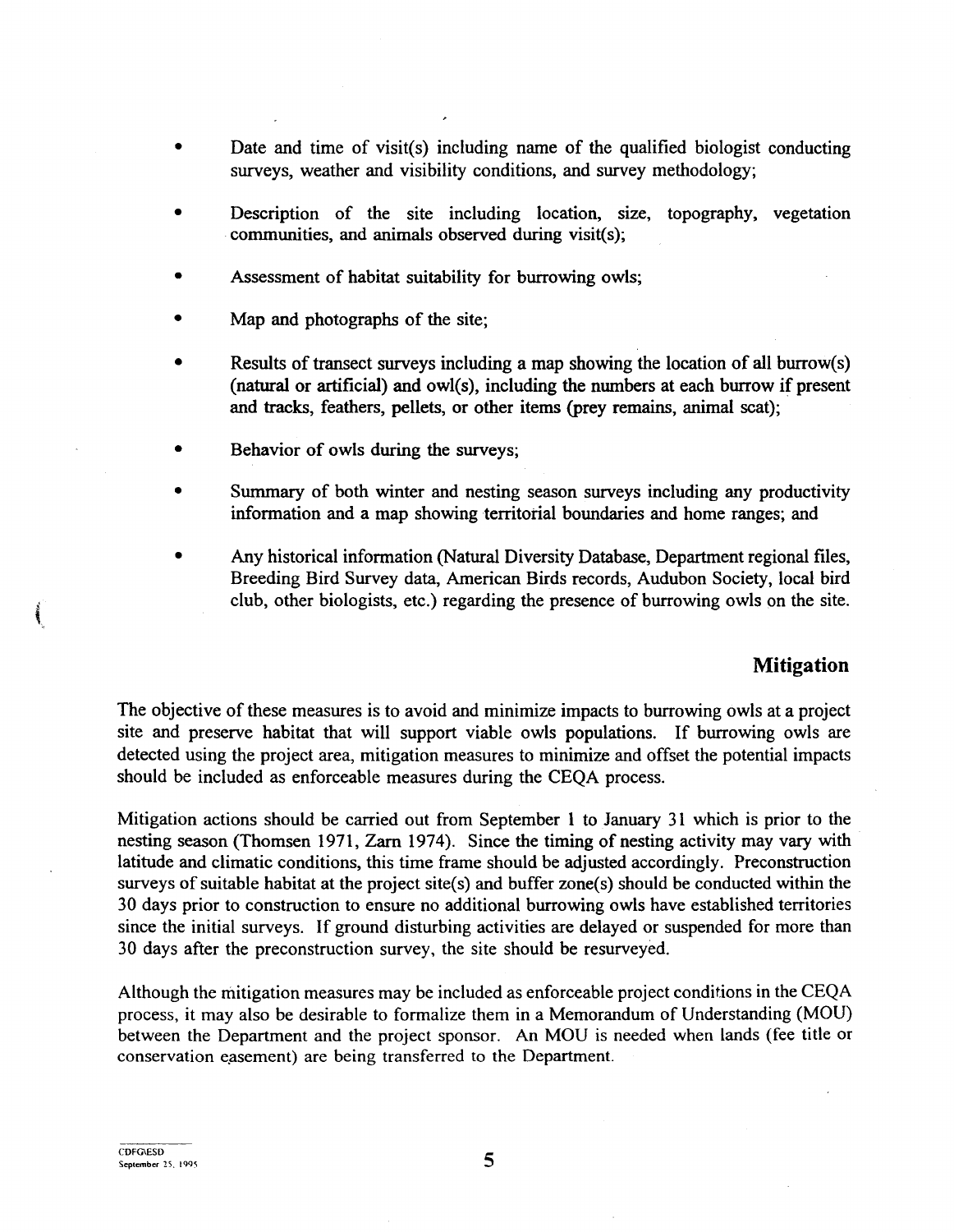#### Specific Mitigation Measures

- 1. Occupied burrows should not be disturbed during the nesting season (February 1 through August 31) unless a qualified biologist approved by the Department verifies through noninvasive methods that either: (1) the birds have not begun egg-laying and incubation; or (2) that juveniles from the occupied burrows are foraging independently and are capable of independent survival.
- 2. To offset the loss of foraging and burrow habitat on the project site, a minimum of 6.5 acres of foraging habitat (calculated on a 100 m {approx. 300 ft.} foraging radius around the burrow) per pair or unpaired resident bird, should be acquired and permanently protected. The protected lands should be adjacent to occupied burrowing owl habitat and at a location acceptable to the Department. *Protection of additional habitat acreage per pair or unpaired resident bird may be applicable in some instances.* The CBOC has also developed mitigation guidelines (CBOC 1993) that can be incorporated by CEQA lead agencies and which are consistent with this staff report.
- 3. When destruction of occupied burrows is unavoidable, existing unsuitable burrows should be enhanced (enlarged or cleared of debris) or new burrows created (by installing artificial burrows) at a ratio of 2:1 on the protected lands site. One example of an artificial burrow design is provided in Attachment A.
- 4. If owls must be moved away from the disturbance area, passive relocation techniques (as described below) should be used rather than trapping. At least one or more weeks will be necessary to accomplish this and allow the owls to acclimate to alternate burrows.
- 5. The project sponsor should provide funding for long-term management and monitoring of the protected lands. The monitoring plan should include success criteria, remedial measures, and an annual report to the Department.

#### Impact Avoidance

If avoidance is the preferred method of dealing with potential project impacts, then no disturbance should occur within 50 meters (approx. 160 ft.) of occupied burrows during the nonbreeding season of September l through January Jl or within 75 meters (approx. 250 ft.) during the breeding season of February l through August 31. Avoidance also requires that a minimum of 6.5 acres of foraging habitat be *permanently* preserved contiguous with occupied burrow sites for each pair of breeding burrowing owls (with or without dependent young) or single unpaired resident bird. The configuration of the protected habitat should be approved by the Department.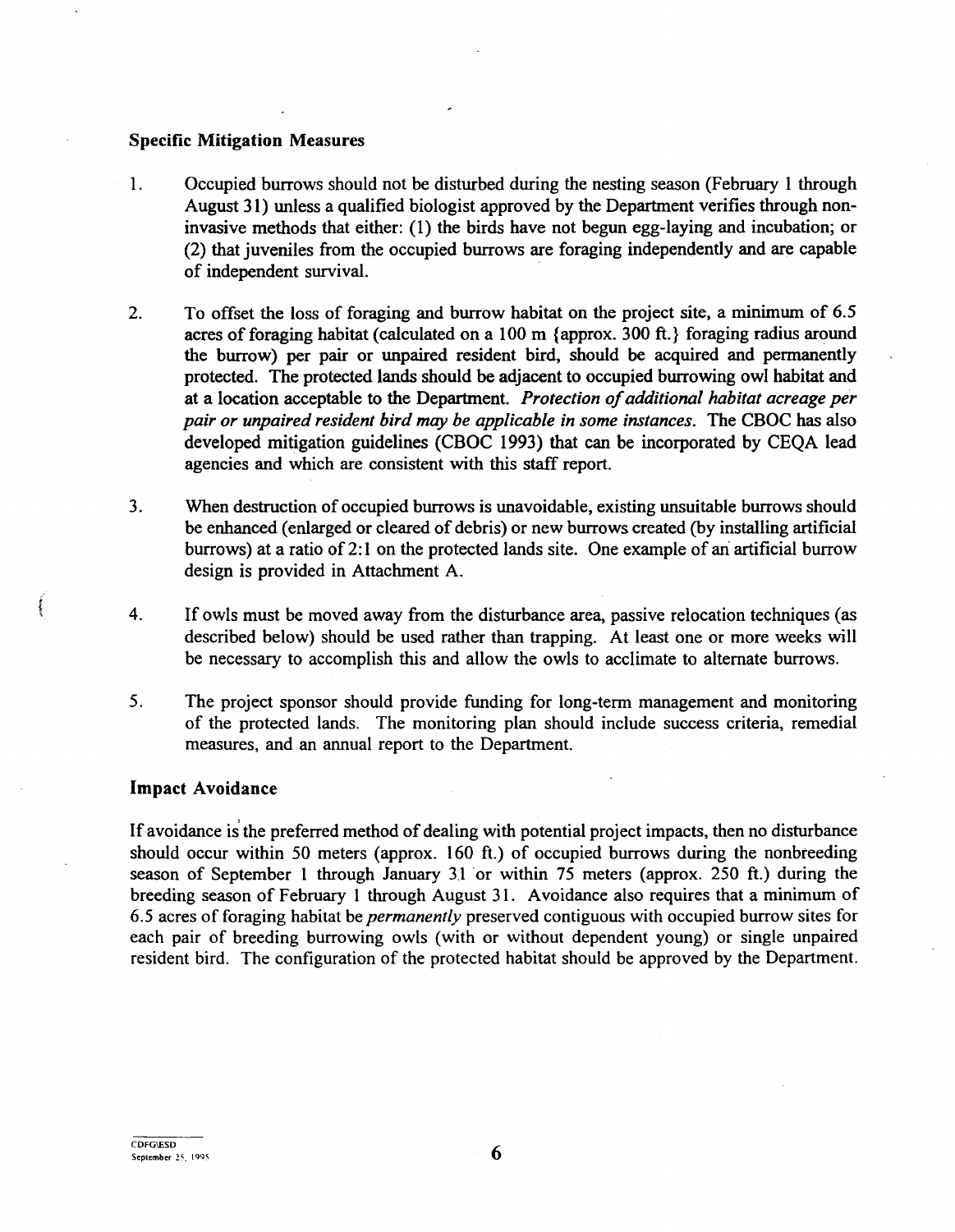#### Passive Relocation - With One-Way Doors

Owls should be excluded from burrows in the immediate impact zone and within a 50 meter (approx. 160 ft.) buffer zone by installing one-way doors in burrow entrances. One-way doors (e.g., modified dryer vents) should be left in place 48 hours to insure owls have left the burrow before excavation. Two natural or artificial burrows should be provided for each burrow in the project area that will be rendered biologically unsuitable. The project area should be *monitored daily for one week* to confirm owl use of burrows before excavating burrows in the immediate impact zone. Whenever possible, burrows should be excavated using hand tools and refilled to prevent reoccupation. Sections of flexible plastic pipe should be inserted into the tunnels during excavation to maintain an escape route for any animals inside the burrow.

#### Passive Relocation - Without One-Way Doors

Two natural or artificial burrows should be provided for each burrow in the project area that will be rendered biologically unsuitable. The project area should be *monitored daily until the owls have relocated to the new burrows.* The formerly occupied burrows may then be excavated. Whenever possible, burrows should be excavated using hand tools and refilled to prevent reoccupation. Sections of flexible plastic pipe should be inserted into burrows during excavation to maintain an escape route for any animals inside the burrow.

#### Projects Not Subject to CEQA

The Department is often contacted regarding the presence of burrowing owls on construction sites, parking lots and other areas for which there is no CEQA action or for which the CEQA process has been completed. In these situations, the Department should seek to reach agreement with the project sponsor to implement the specific mitigation measures described above. If they are unwilling to do so, passive relocation without the aid of one-way doors is their only option based upon Fish and Game Code 3503.5.

**Conduction**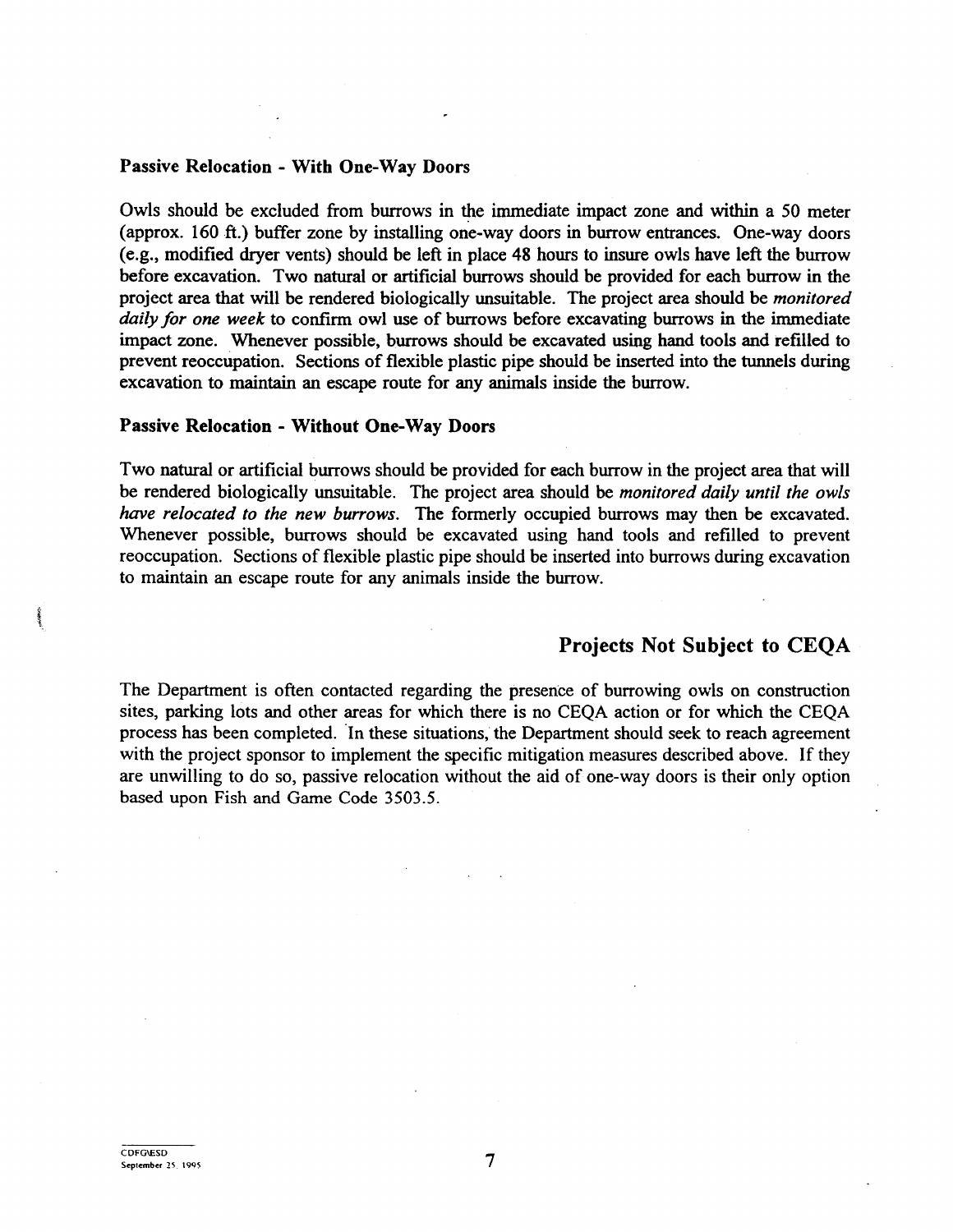#### **·Literature Cited**

American Ornithologists Union (AOU). 1991. Thirty-eighth supplement to the AOU checklist of North American birds. *Auk* 108:750-754.

Feeney, L. 1992. Site fidelity in burrowing owls. Unpublished paper presented to Raptor Research Annual Meeting, November 1992. Seattle, Washington.

Haug, E. A. and L. W. Oliphant. 1990. Movements, activity patterns, and habitat use of burrowing owls in Saskatchewan. J. *Wildlife Management* 54:27-35.

Henny, C. J. and L. J. Blus. 1981. Artificial burrows provide new insight into burrowing owl nesting biology. *Raptor Research* 15:82-85.

Martin, D. J. 1973. Selected aspects of burrowing owl ecology and behavior. *Condor* 75:446- 456.

- Rich, T. 1984. Monitoring burrowing owl populations: Implications of burrow re-use. *Wildlife Society Bulletin* 12: 178-180.
- The California Burrowing Owl Consortium (CBOC). 1993. Burrowing owl survey protocol and mitigation guidelines. Tech. Rep. Burrowing Owl Consortium, Alviso, California.

Thomsen, L. 1971. Behavior and ecology of burrowing owls on the Oakland Municipal Airport. *Condor* 73:177-192.

Zarn, M. 1974. Burrowing owl. U. S. Department of Interior, Bureau of Land Management. Technical Note T-N 250. Denver, Colorado. 25 pp.

 $\begin{picture}(20,20) \put(0,0){\line(1,0){10}} \put(15,0){\line(1,0){10}} \put(15,0){\line(1,0){10}} \put(15,0){\line(1,0){10}} \put(15,0){\line(1,0){10}} \put(15,0){\line(1,0){10}} \put(15,0){\line(1,0){10}} \put(15,0){\line(1,0){10}} \put(15,0){\line(1,0){10}} \put(15,0){\line(1,0){10}} \put(15,0){\line(1,0){10}} \put(15,0){\line(1$